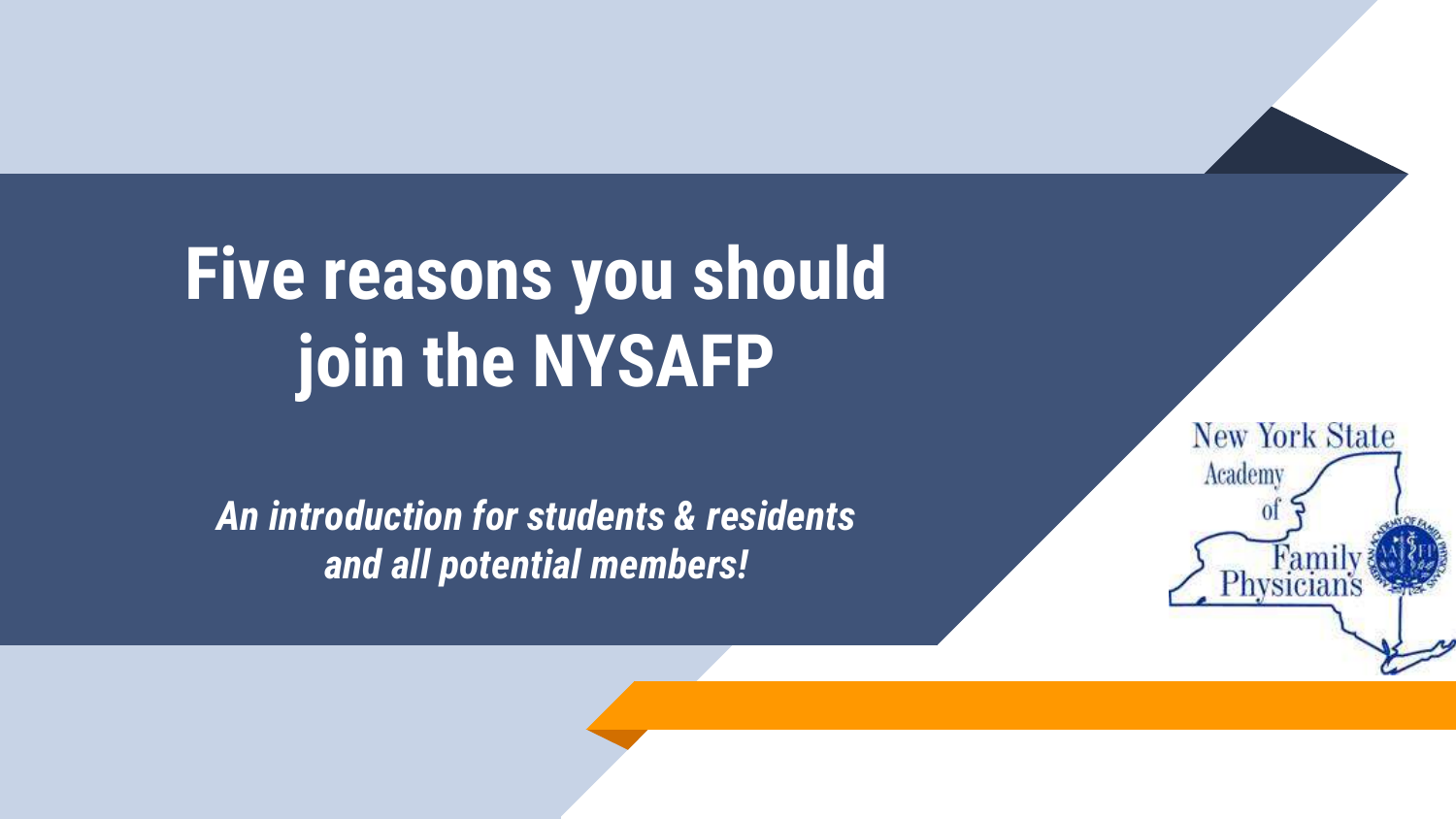#### **Overview**

- ▰ What is the NYSAFP?
- Congress of Delegates
- **Residency Chapters**
- Student and Resident Delegates
- Commissions
- ▰ 5 Good Reasons to Join Us
- ▰ Conferences/Educational Activities
- ▰ Funding/Scholarship Opportunities for Students and Residents



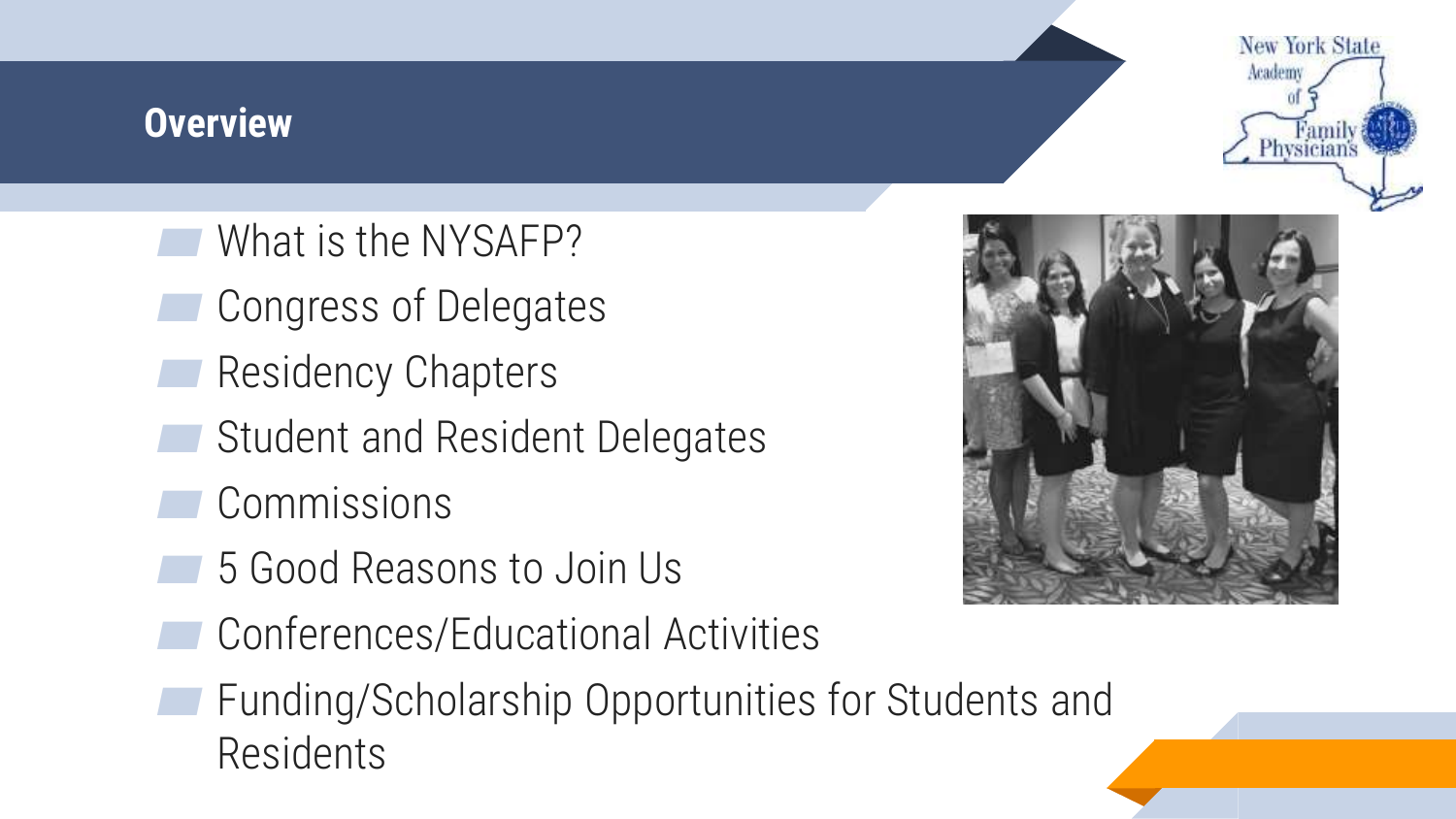#### **Our Mission**



"Guided by principles of inclusivity and community, the NYSAFP empowers family physicians, residents, and students to lead through advocacy, education, and mentorship to improve the lives of our members and our patients."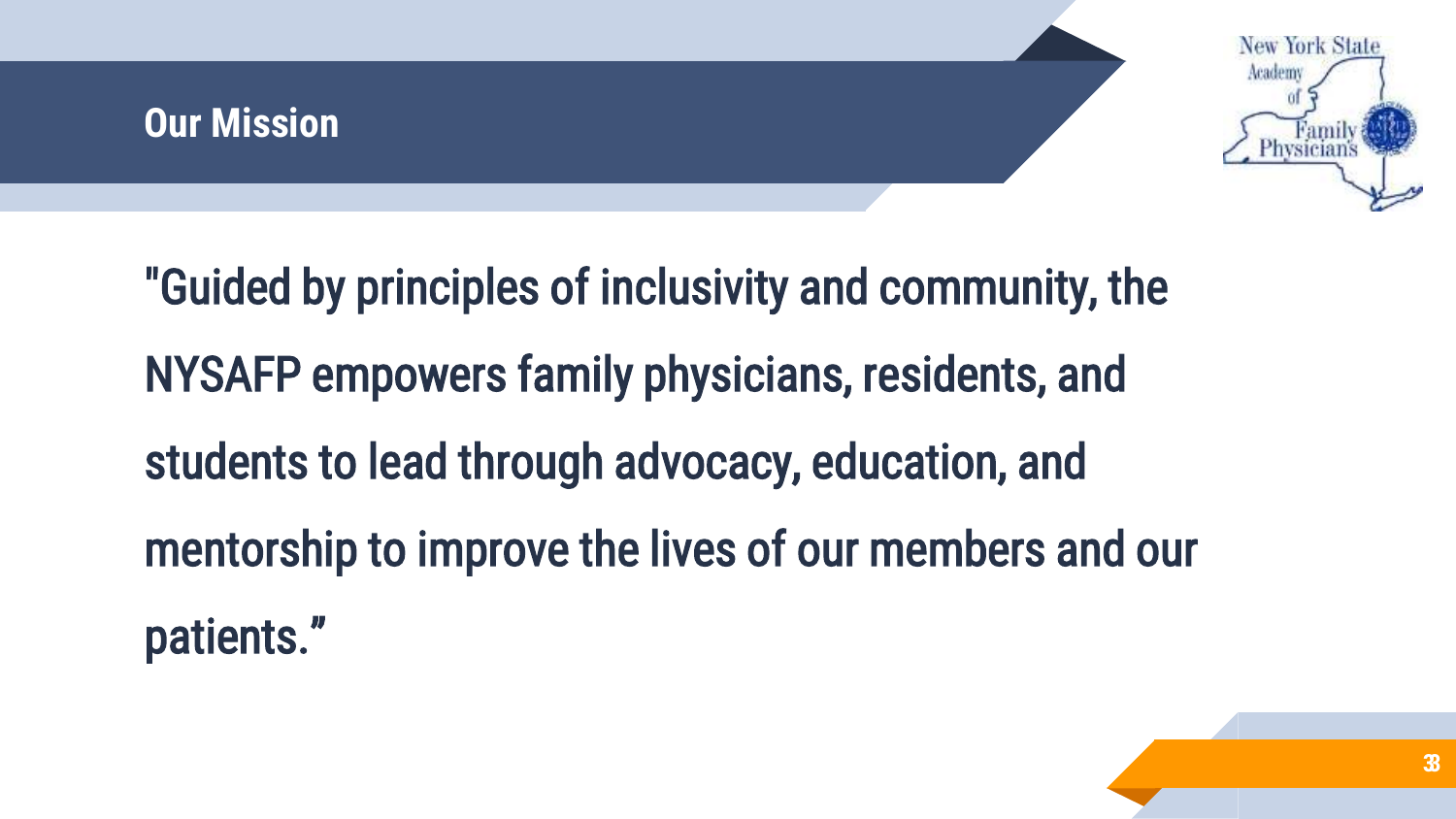#### **What Makes Up the NYSAFP?**



There are seven commissions (or branches) of the NYSAFP: Advocacy, DEI, Education, Leadership, Membership, Operations, and Public Health

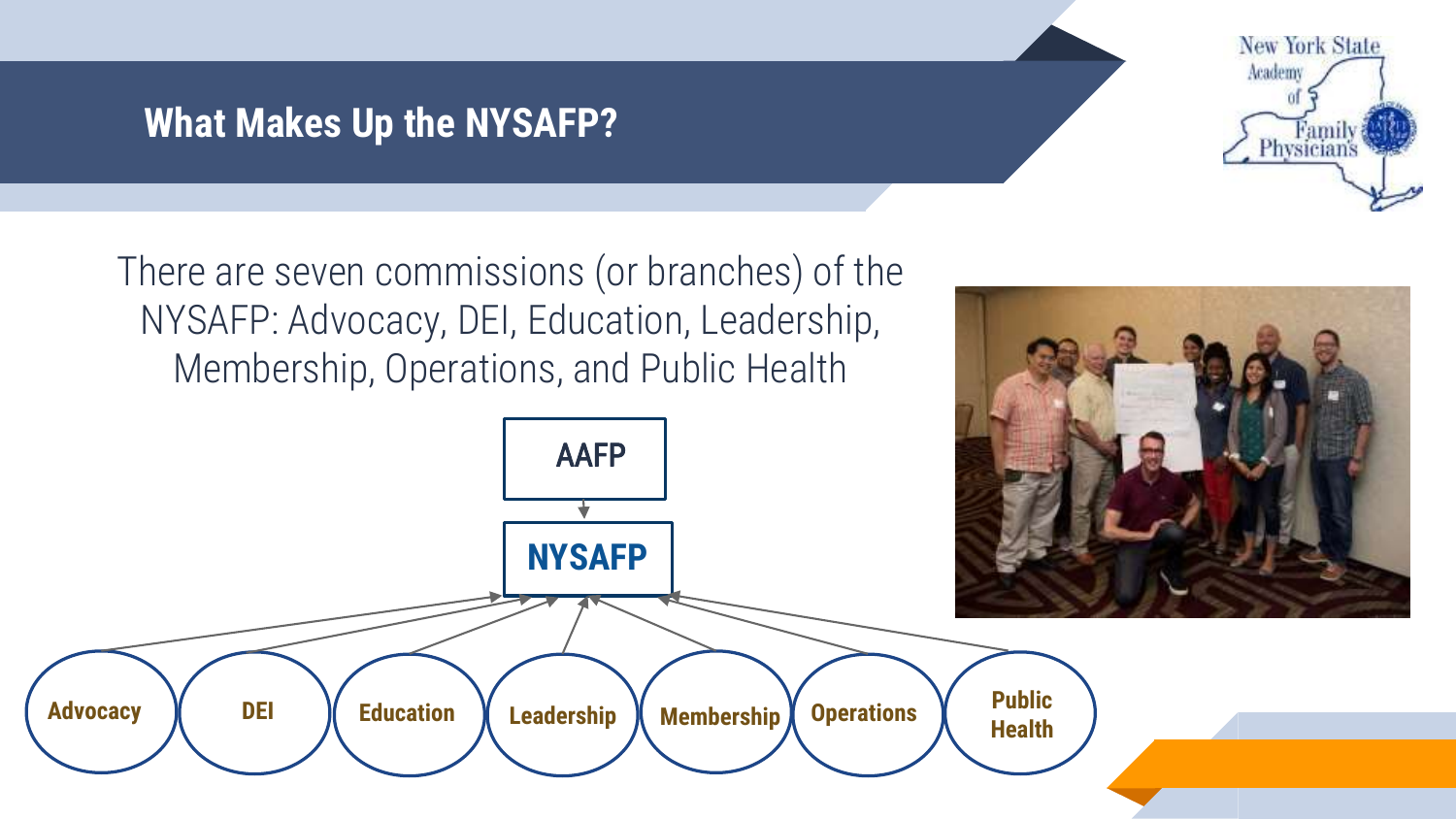### **Congress of Delegates**



# The Congress of Delegates sets policy for the NYSAFP



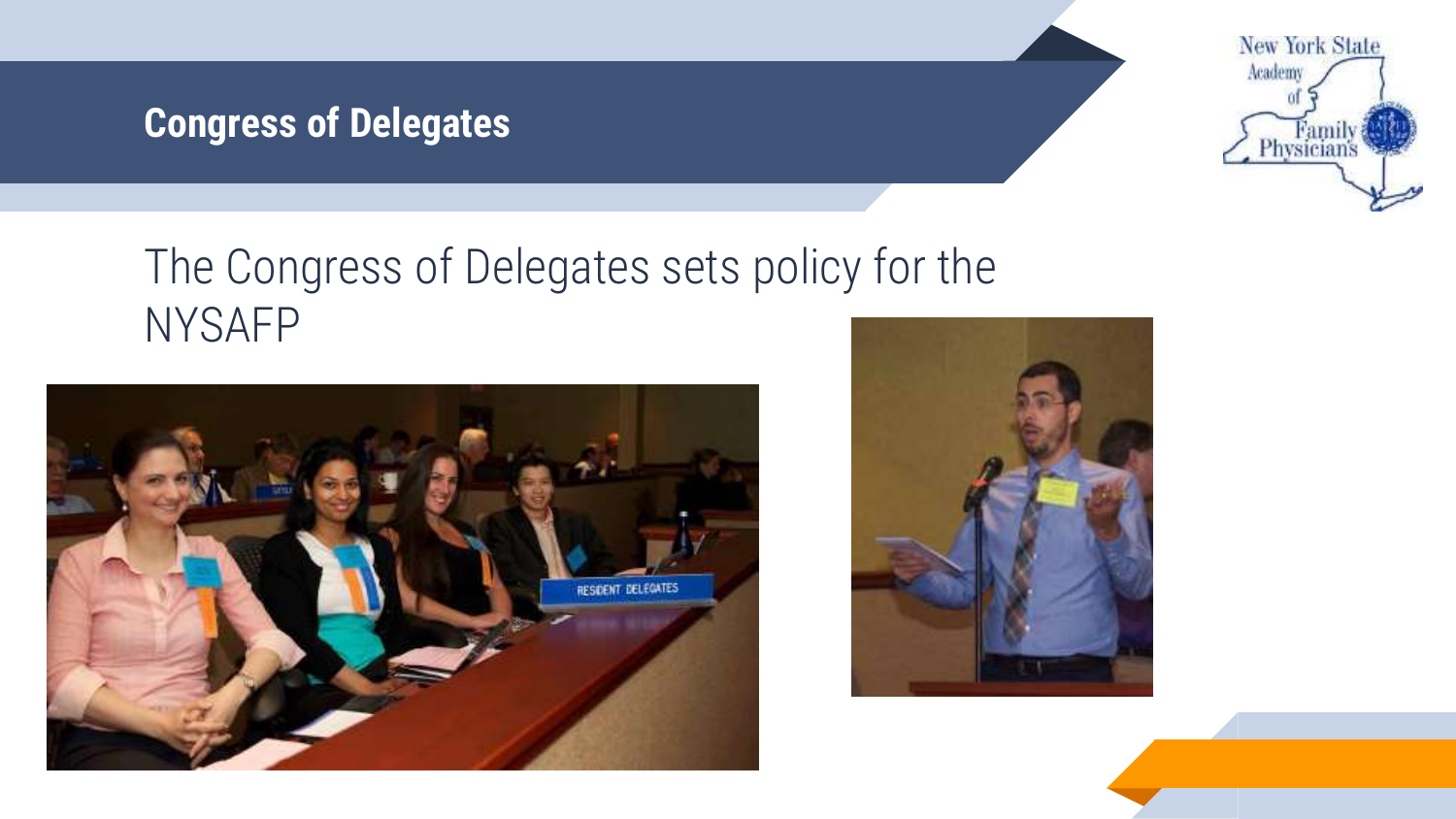**Congress of Delegates - Examples of Previous Student and Resident Resolutions**



- ▰ Increase Awareness of School-based Vaccination Rates ▰ Remove Salt from FDA GRAS Status ▰ Elimination of Advertising for Baby Formula in
	- Hospitals
- ▰ Prohibiting Use of Possession of Condoms as Evidence in an Arrest for Prostitution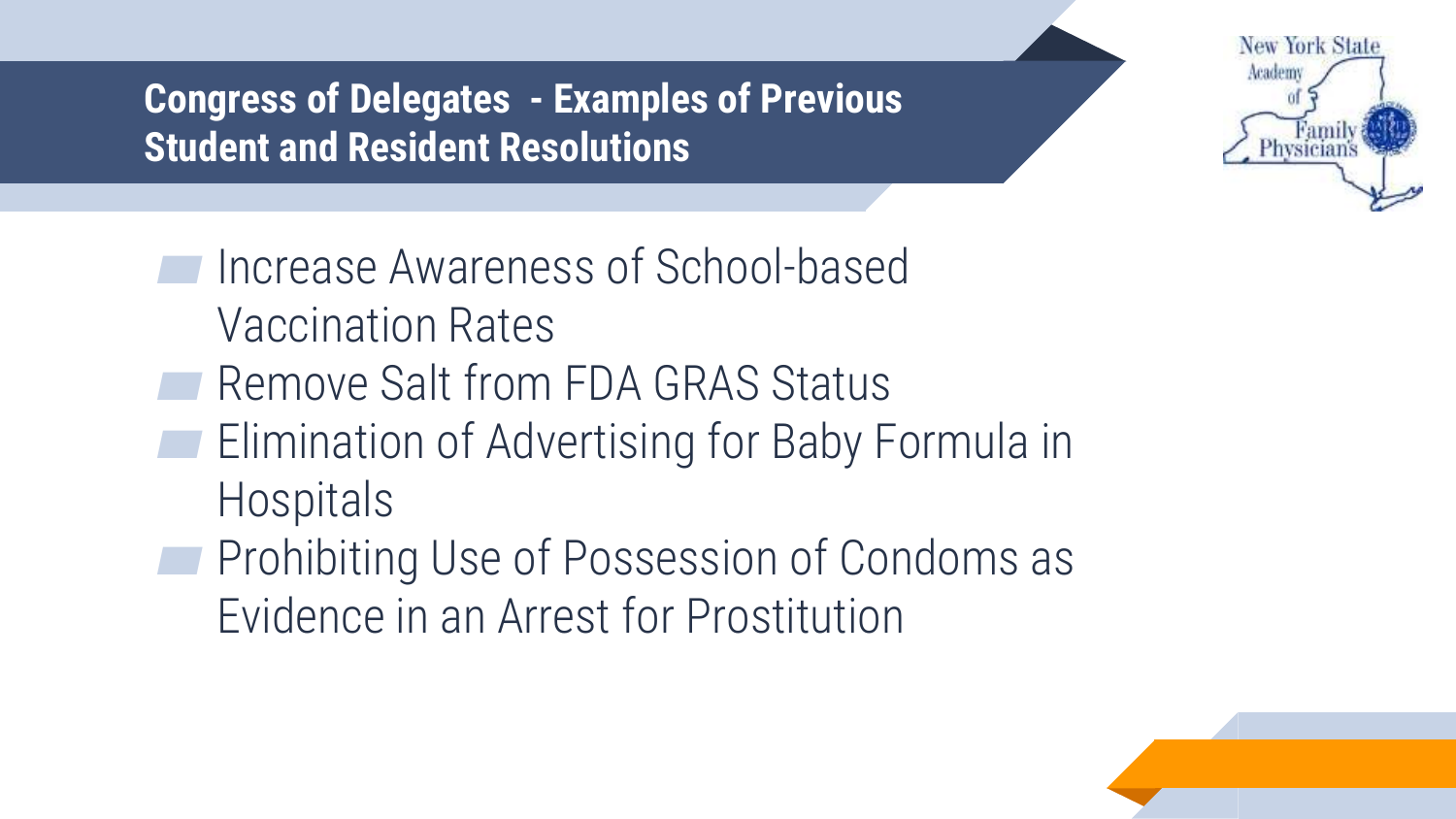### **Congress of Delegates Examples of Other Resolutions**



- ▰ Promoting Single Payer Health Care
- Removal of Non Medical Vaccine Exemptions
- Increased Access to Addiction Treatment
- ▰ Ensuring Reproductive Health Rights Including Access to Contraception

▰ http://www.nysafp.org/NYSAFP/media/PDFs/Policy-Positions-Manual-TOC-links-2017.pdf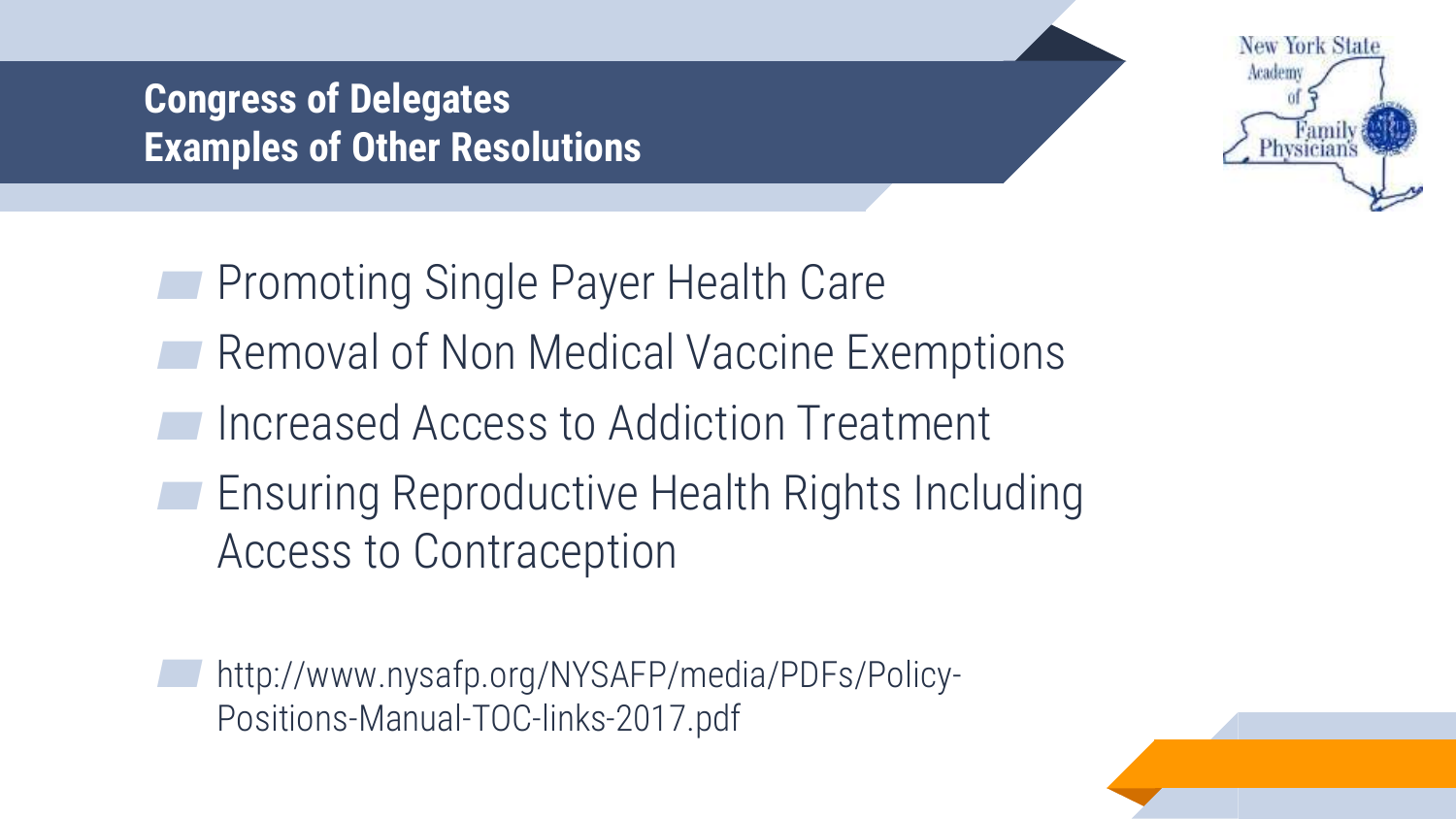#### **Residency Chapters**

# Residency programs in New York State can apply to be resident chapters

At least five residents in the program who are NYSAFP members must sign the application

Residency chapters can send a delegate and an alternate to the Congress of Delegates



**New York State** 

Academ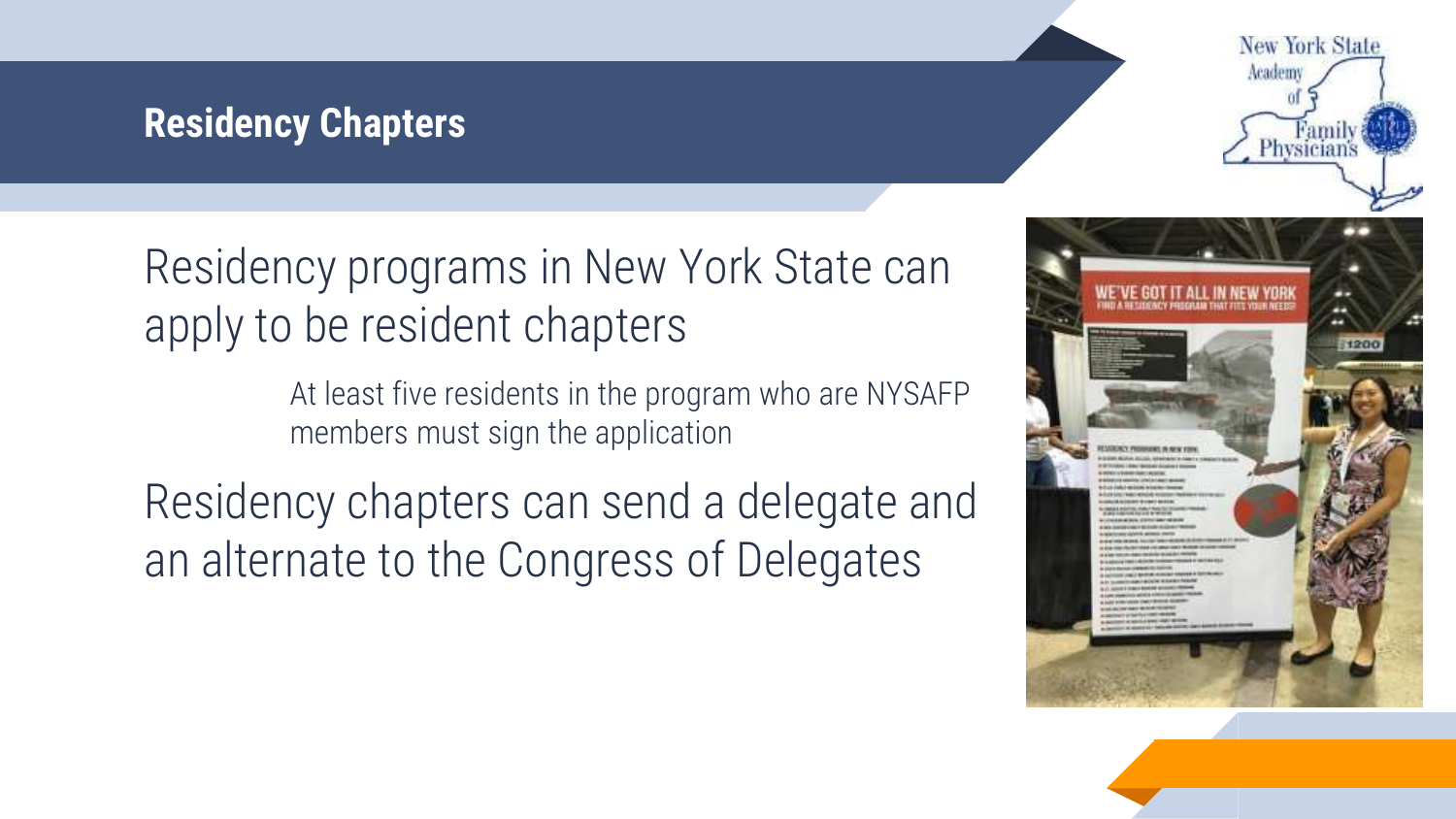#### **Student and Resident Delegates**



Students and residents each elect their representatives to the NYSAFP Board of Directors

Four students and four residents are on the Board: Consisting of upstate and downstate Delegates and Alternates

Student elections are held in the spring; Resident elections are held during Congress of Delegates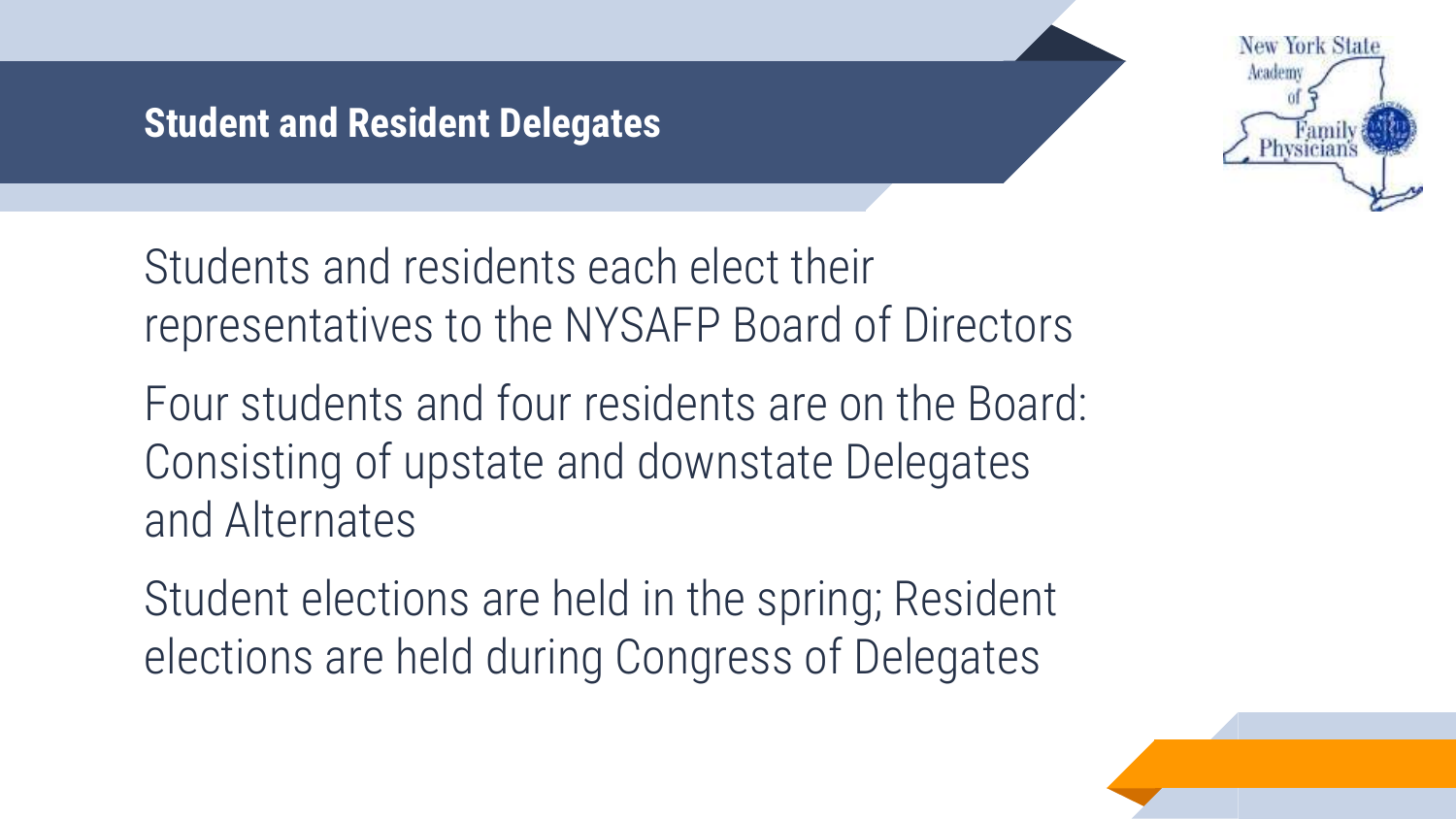

#### **More on NYSAFP Commissions**

Each commission has at least two resident members and two student members

You may apply for a commission appointment; check our website for due dates

Commissions meet three times a year; virtually and in person

http://www.nysafp.org/Member/Governance/Commissions

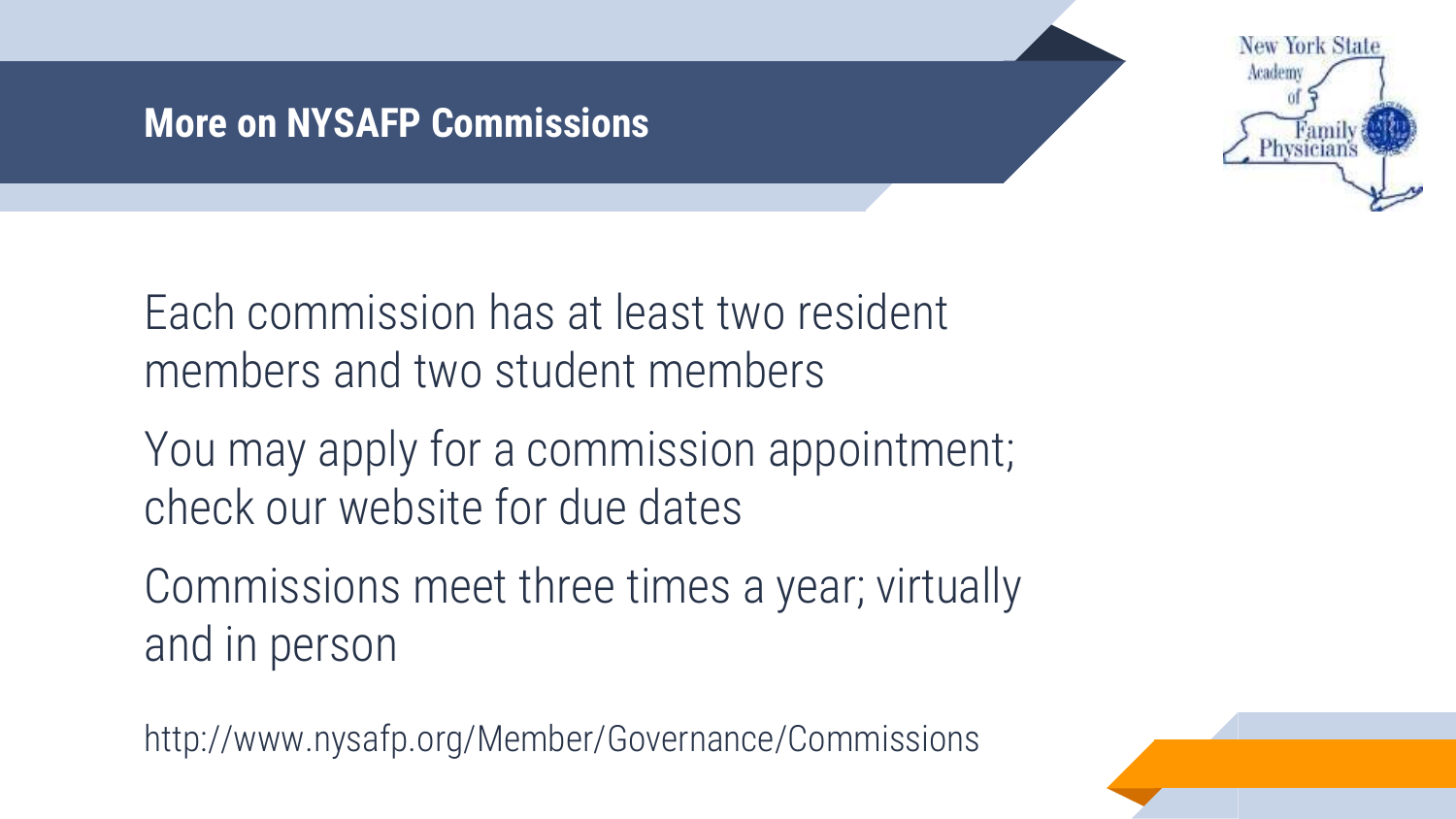### **Five Reasons to Become a Member**



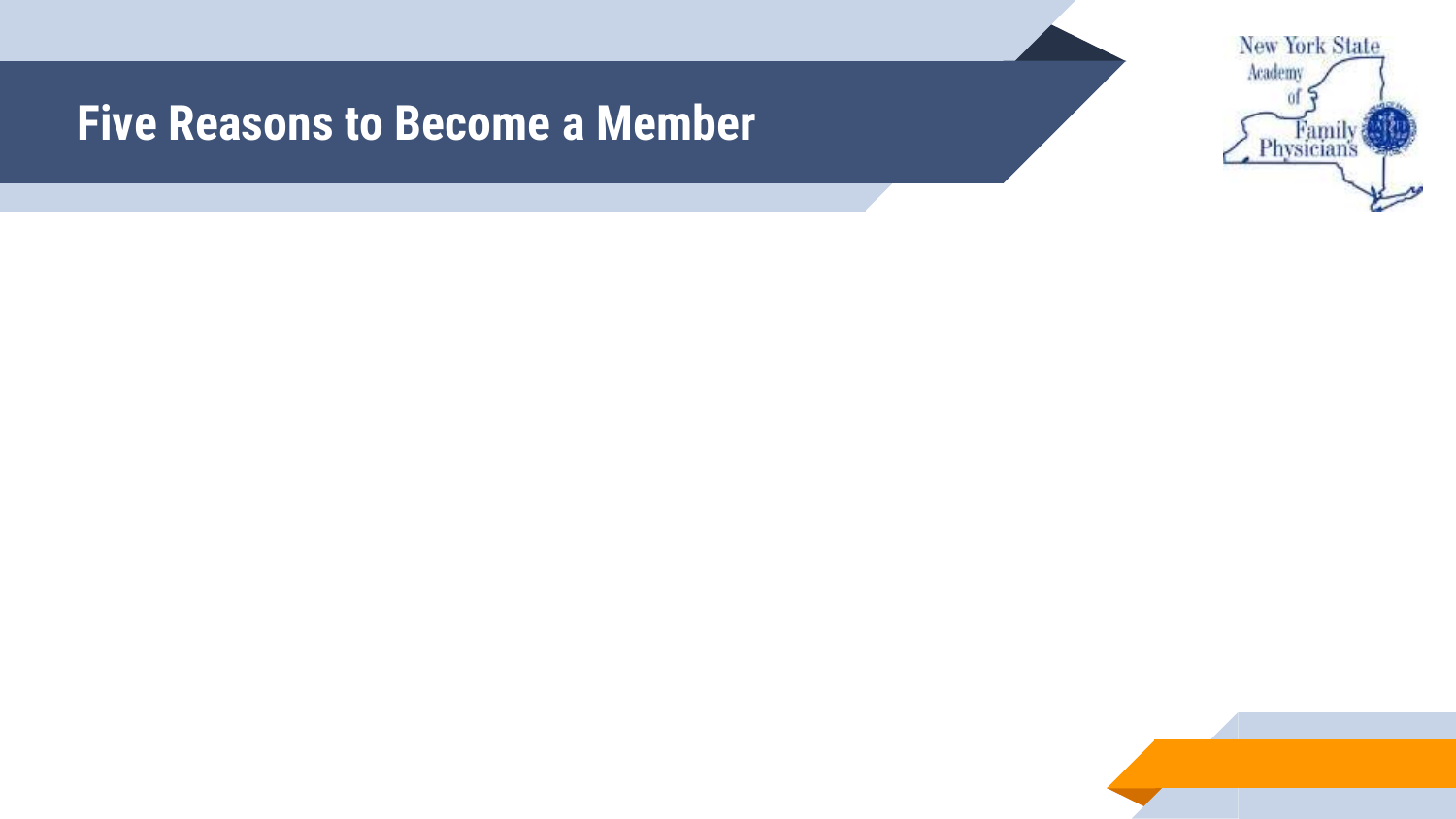

#### **1. You Want to Make a Difference**

## **■ Membership is powerful**

# ▰ We affect the health of all New Yorkers

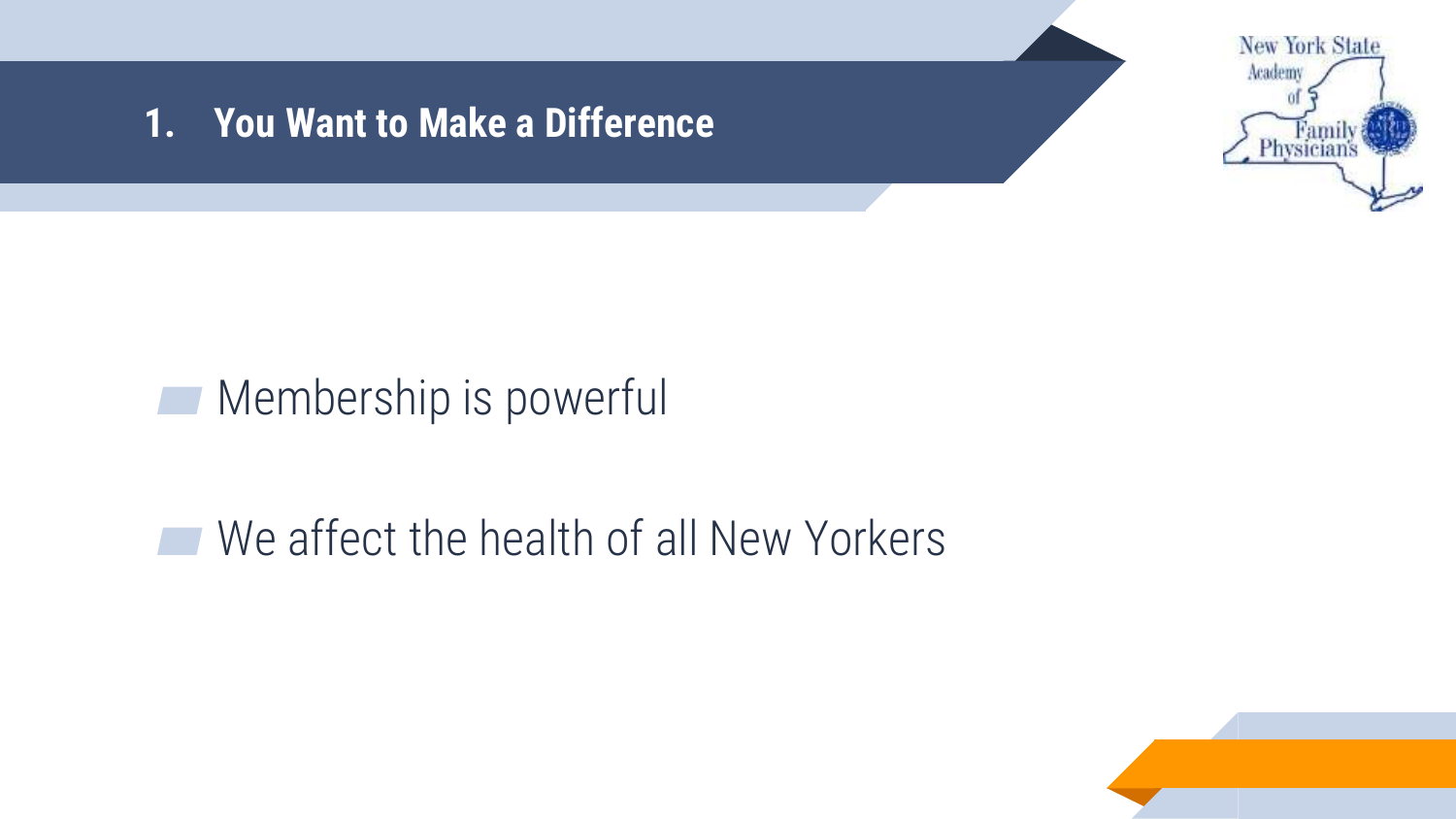### **2. You Want to Collaborate With Your Colleagues**

**New York State** Academ

- **NYSAFP** is your doorway to meeting colleagues from all over the state. They will:
	- $\triangleright$  Share your concerns
	- $\blacktriangleright$  Enlighten you
	- $\triangleright$  Inspire you



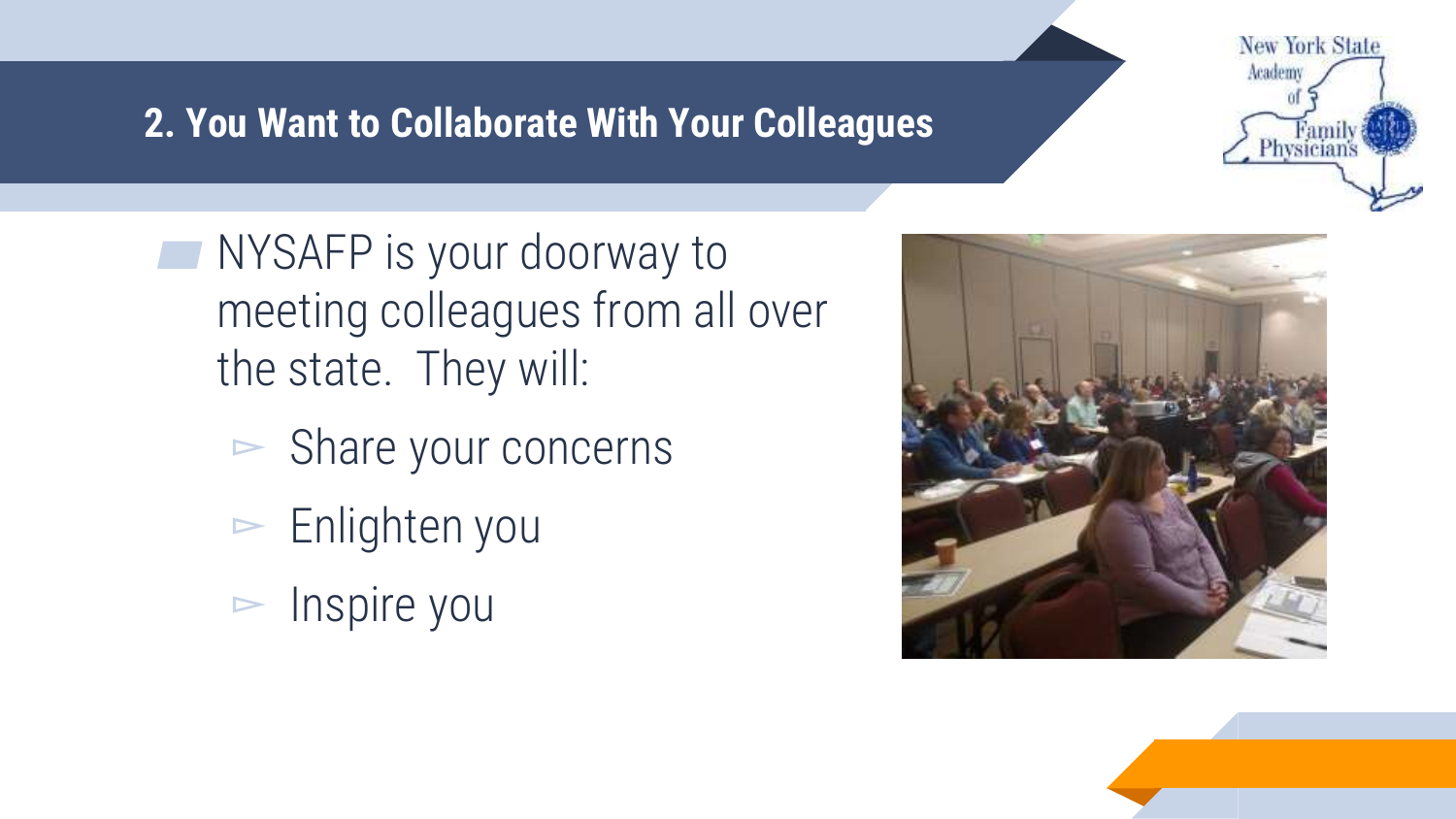#### **3. You Want to Plan Your Career**





▰ Make friends

**■ Explore practice styles, settings and locations** 

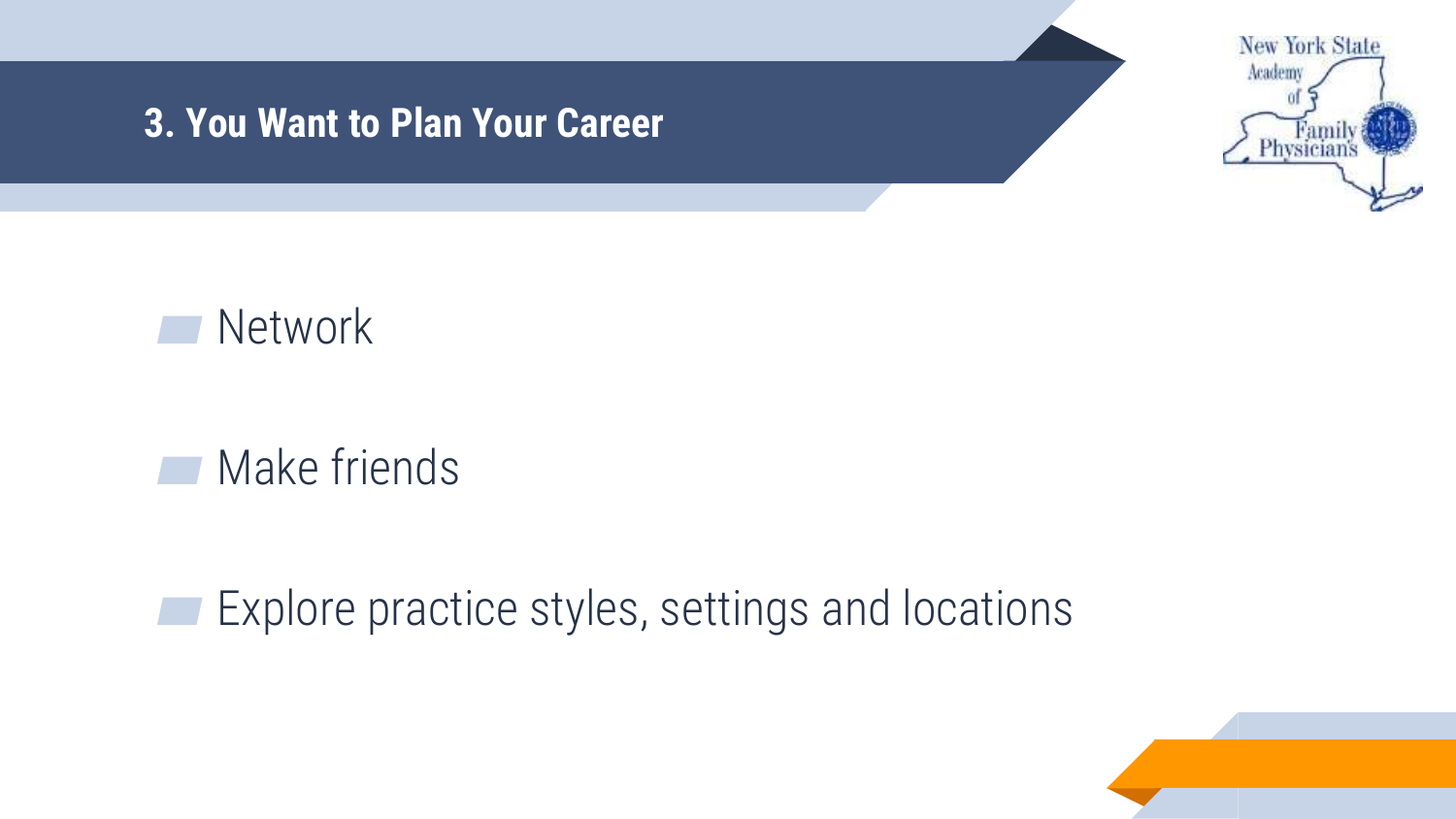**4. You Want to Explore the Future of Family Medicine**





**■** Presentations

**■ Commission meetings** 

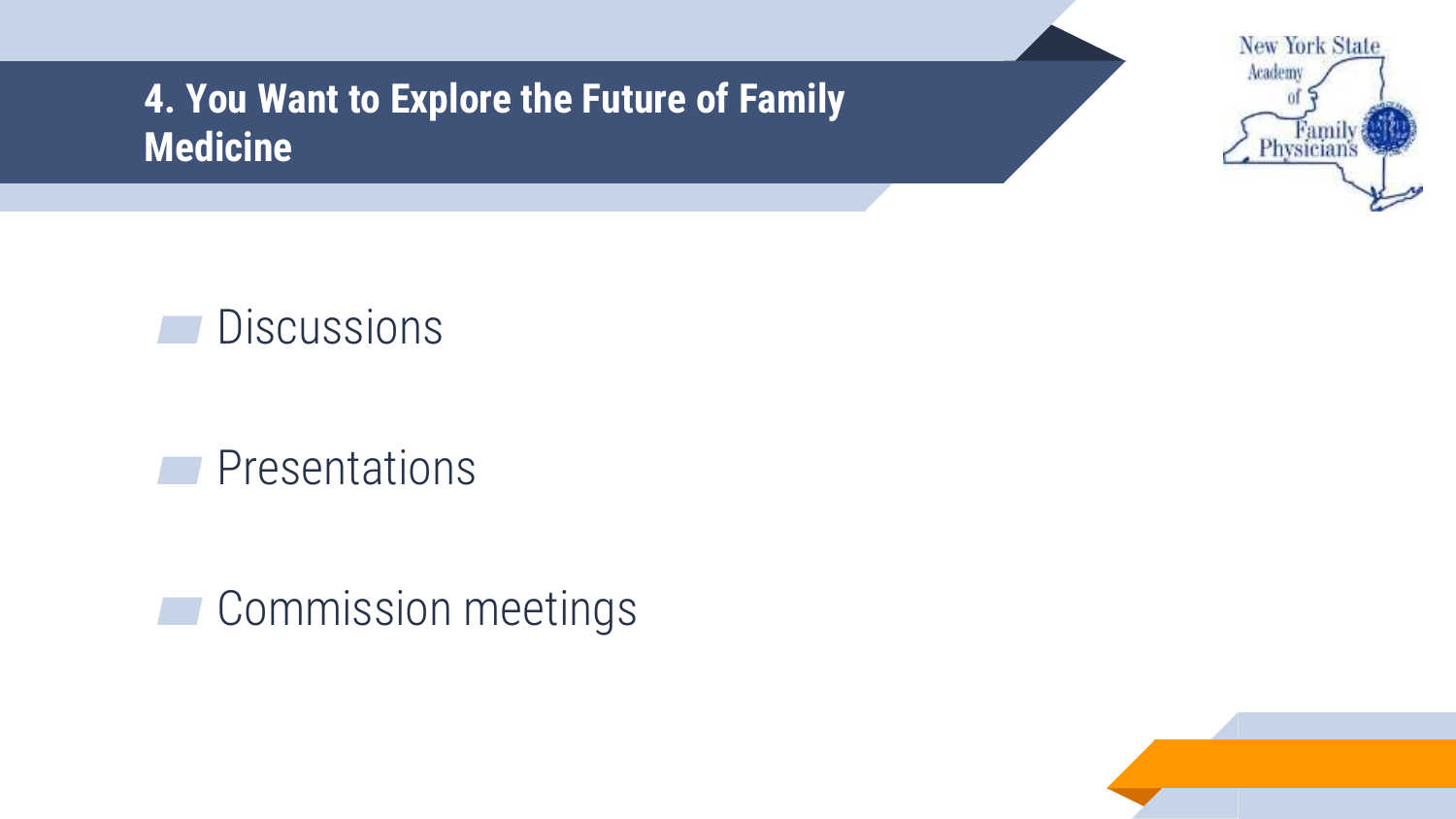

**5. You Want a Rewarding, Gratifying Experience**

**■** Be energized

▰ Feel engaged

**■** Be gratified



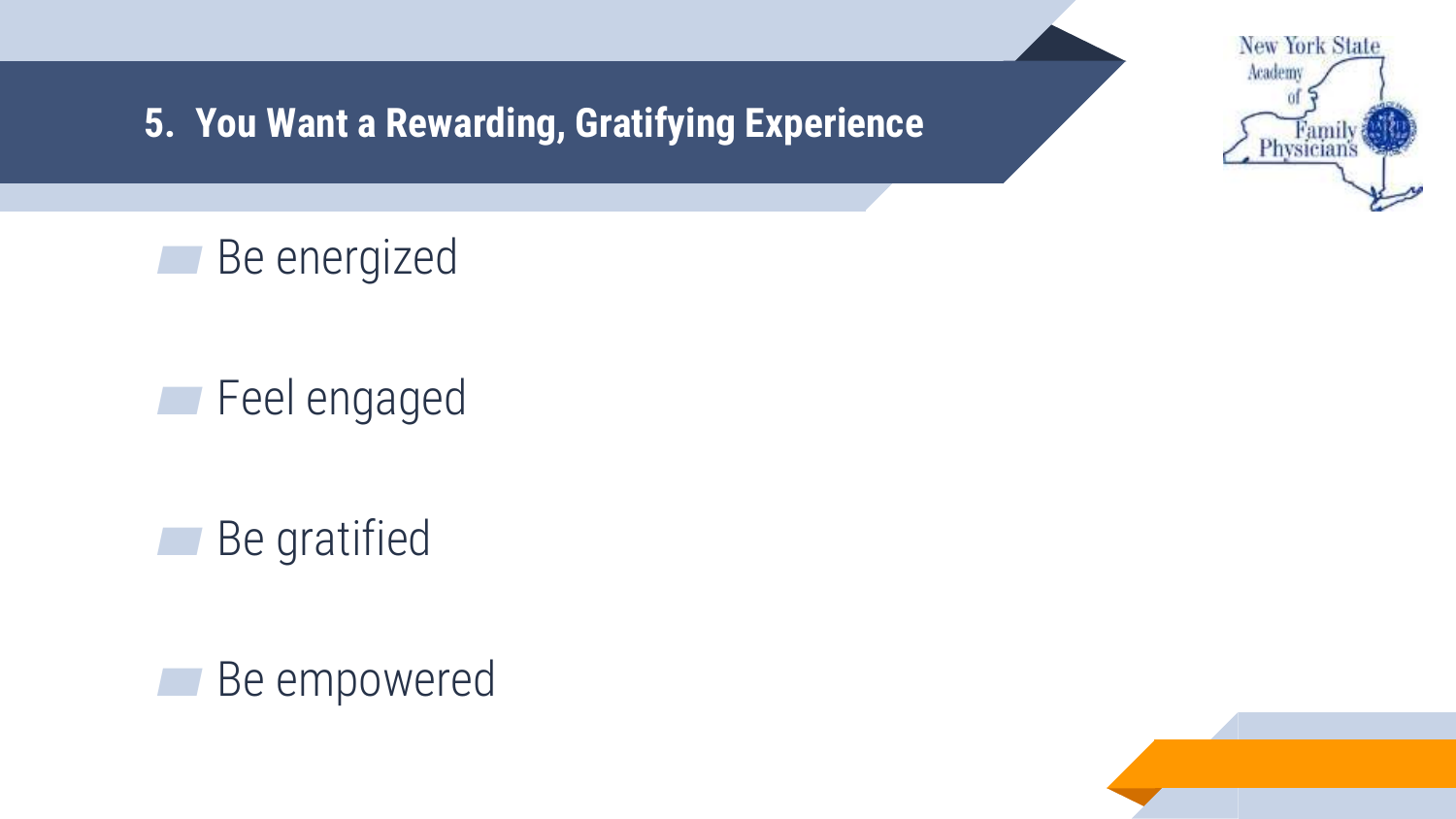### **Does Membership Cost Me Anything?**

Membership is **free** for students, as part of your (also free) AAFP membership

Resident membership is included as part of AAFP membership (often paid for by your residency program)

www.aafp.org/membership



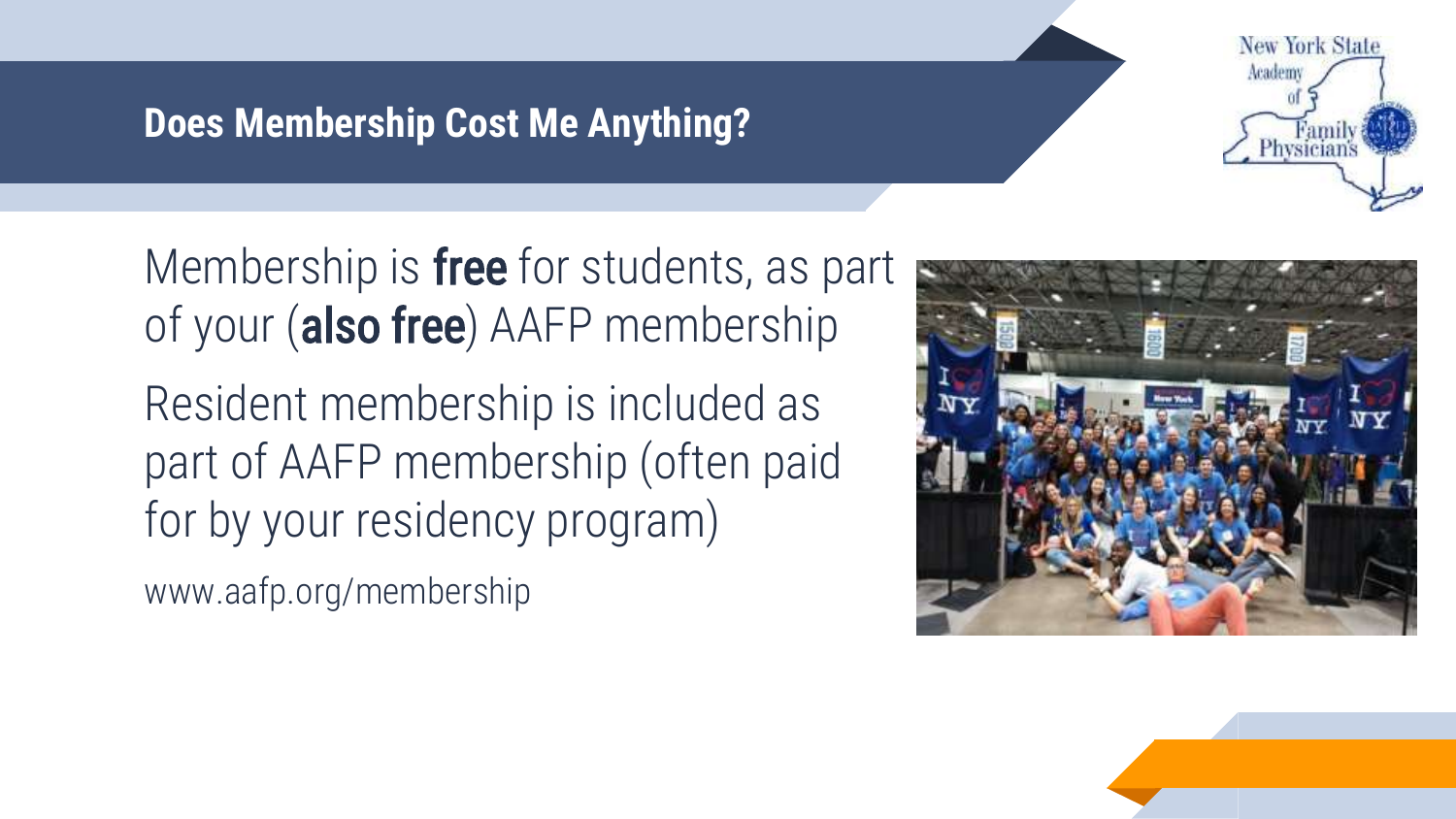### **NYSAFP Conferences and Educational Activities**



Winter Weekend CME conference in January Regional CME conferences

Family Doctor Journal a quarterly CME publication free to members





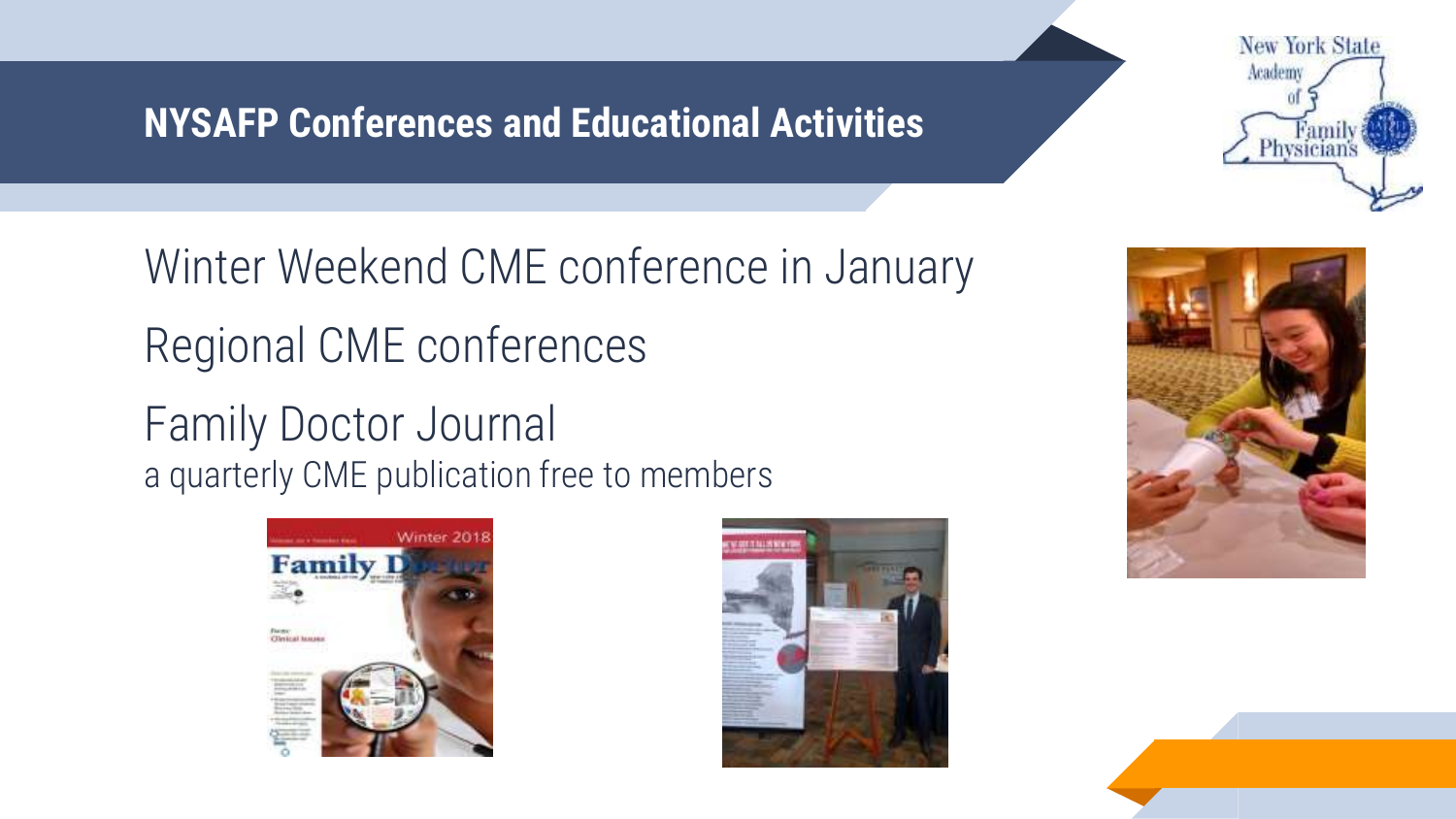### **Funding/Scholarship Opportunities**



Scholarships to the AAFP National Conference for Residents and Students

Student scholarships to the NYSAFP Winter Weekend CME conference

Student summer externships

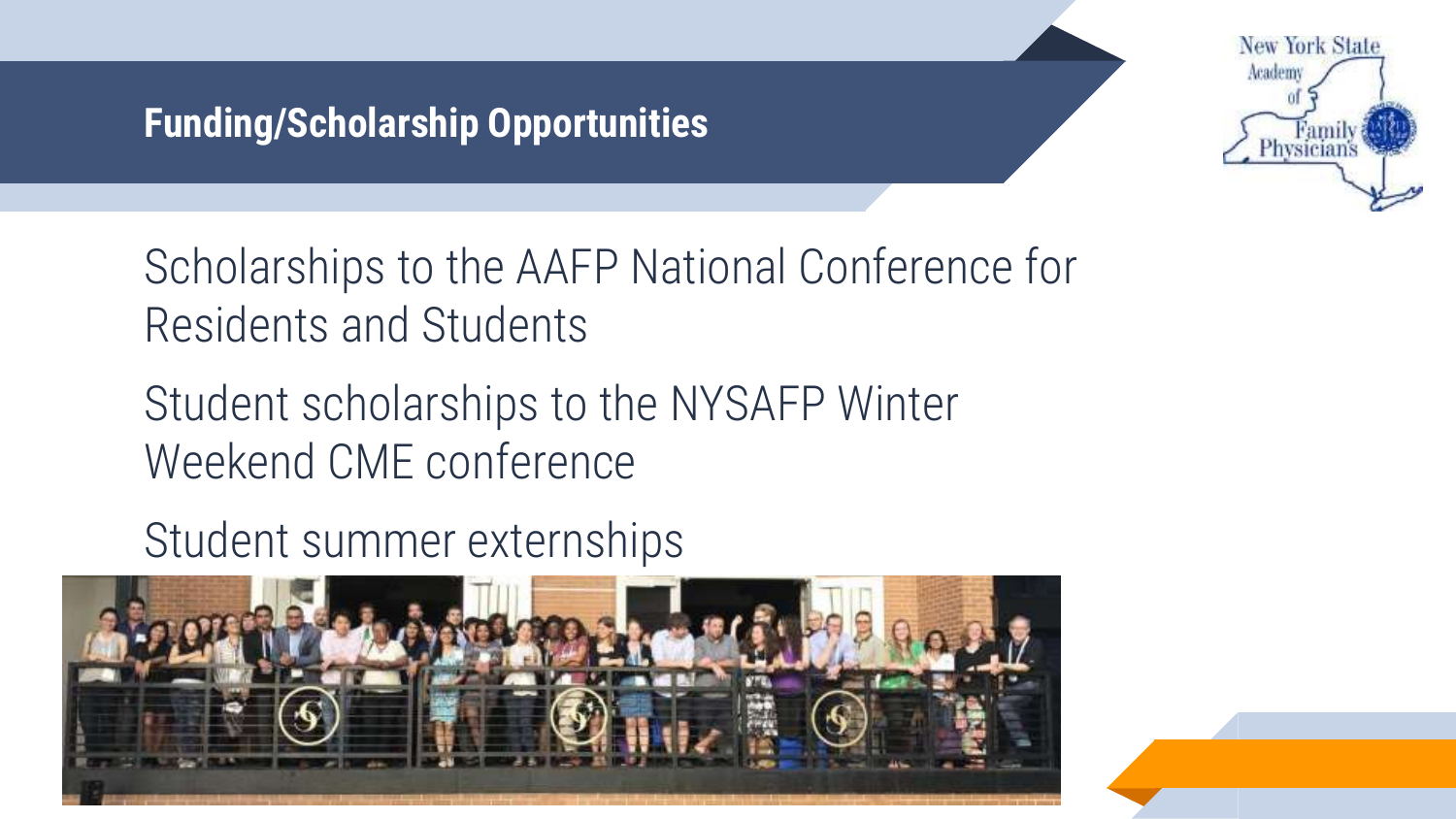# **Join us - the NYSAFP**

# Make a Difference

# ■ Be Empowered

# **■ Be Energized**



#AAFP #MEMBERMONDAY **#FAMILYDOCFOCUS** 

Sarah Nosal, M.D.

I wanted to be the kind of doctor who could provide clinic allows me to deliver a tiny bit of justice."



▻ www.nysafp.org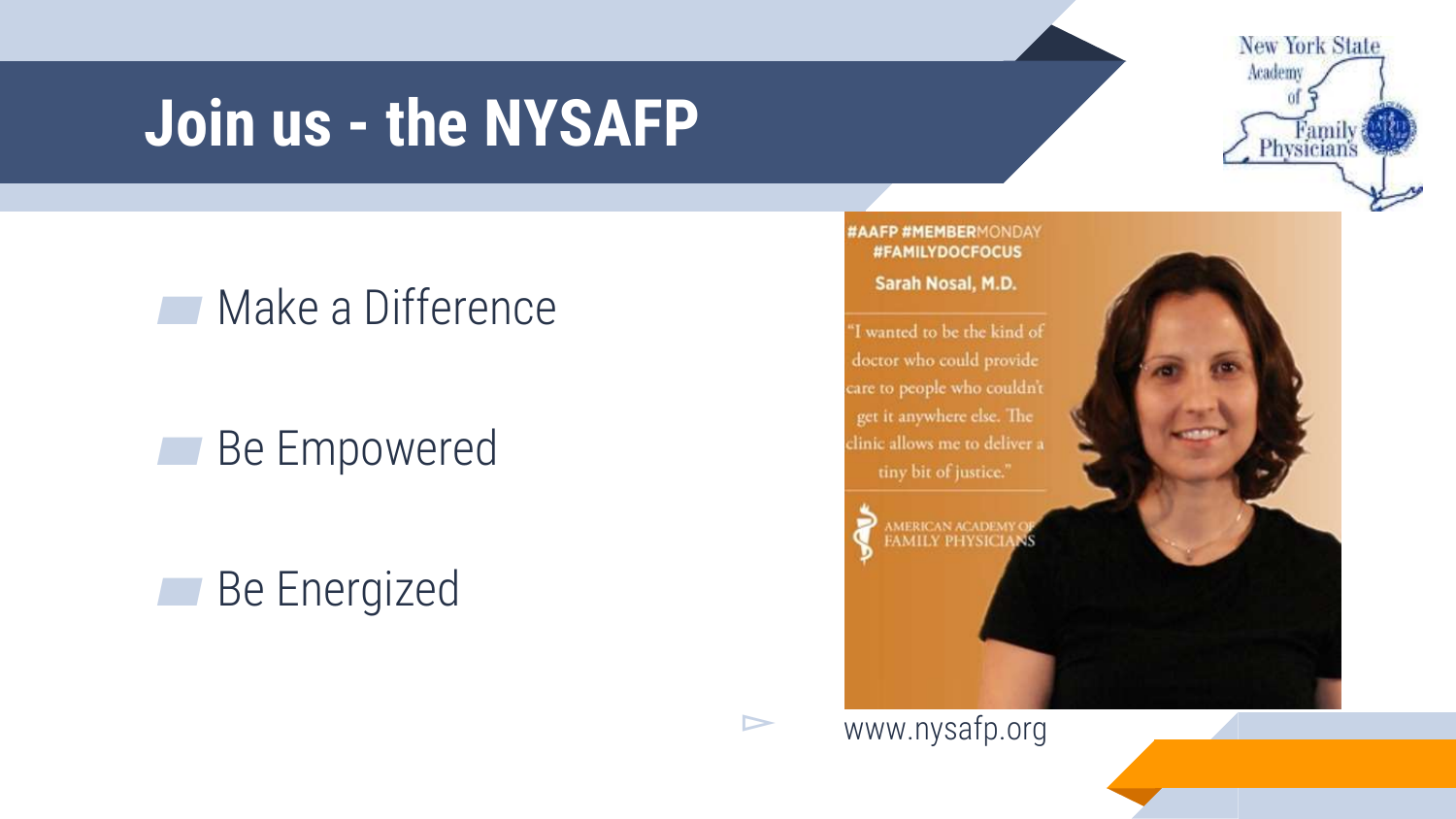#### **How to Join the NYSAFP**



# <https://www.aafp.org/membership/join.html>

AAFP membership is unified, which means that members are required to belong to the national AAFP and to their appropriate state chapter. Becoming a member with the AAFP, automatically makes you a member at NYSAFP! Student membership is FREE!

(IMG membership is only at the National level.)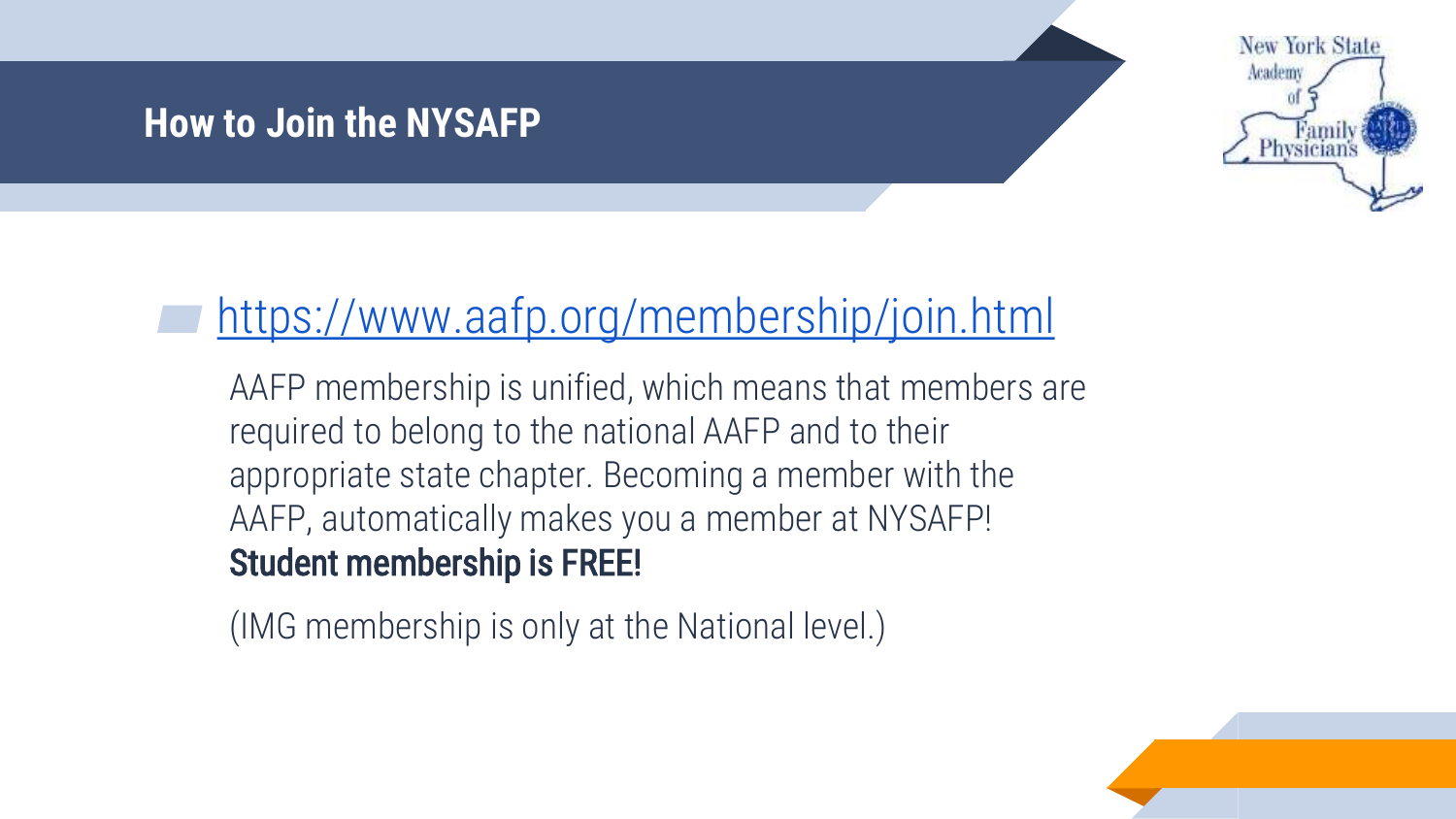### **NYSAFP Staff**



- ▰ Vito Grasso, MPA, CAE Executive Vice President
- Kelly Madden, MS Director of Education
- ▰ Donna Denley, CAE Director of Finance
- ▰ Jill Walls Director of Marketing Promotion and Development
- ▰ Penny Ruhm Editor, Family Doctor Journal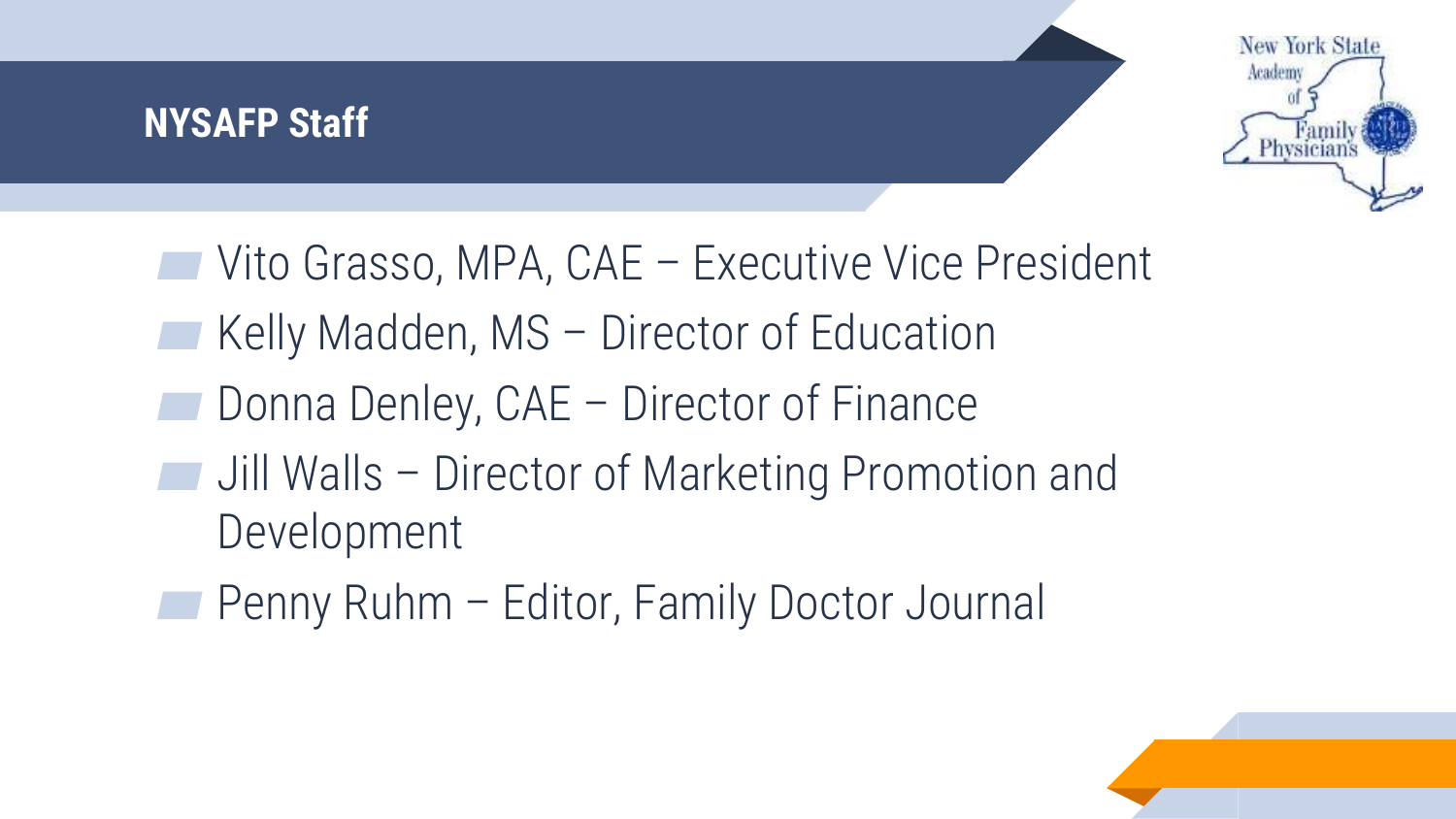#### **Contact Information**



New York State Academy of Family Physicians 16 Sage Estate Suite 202 Albany NY 12204 518.489.8945 fp@nysafp.org www.nysafp.org @nysafp Facebook: NYSAFP

Follow us on Twitter: @nysafp\_DEIComm

NYSAFP Students

Instagram: nysafp